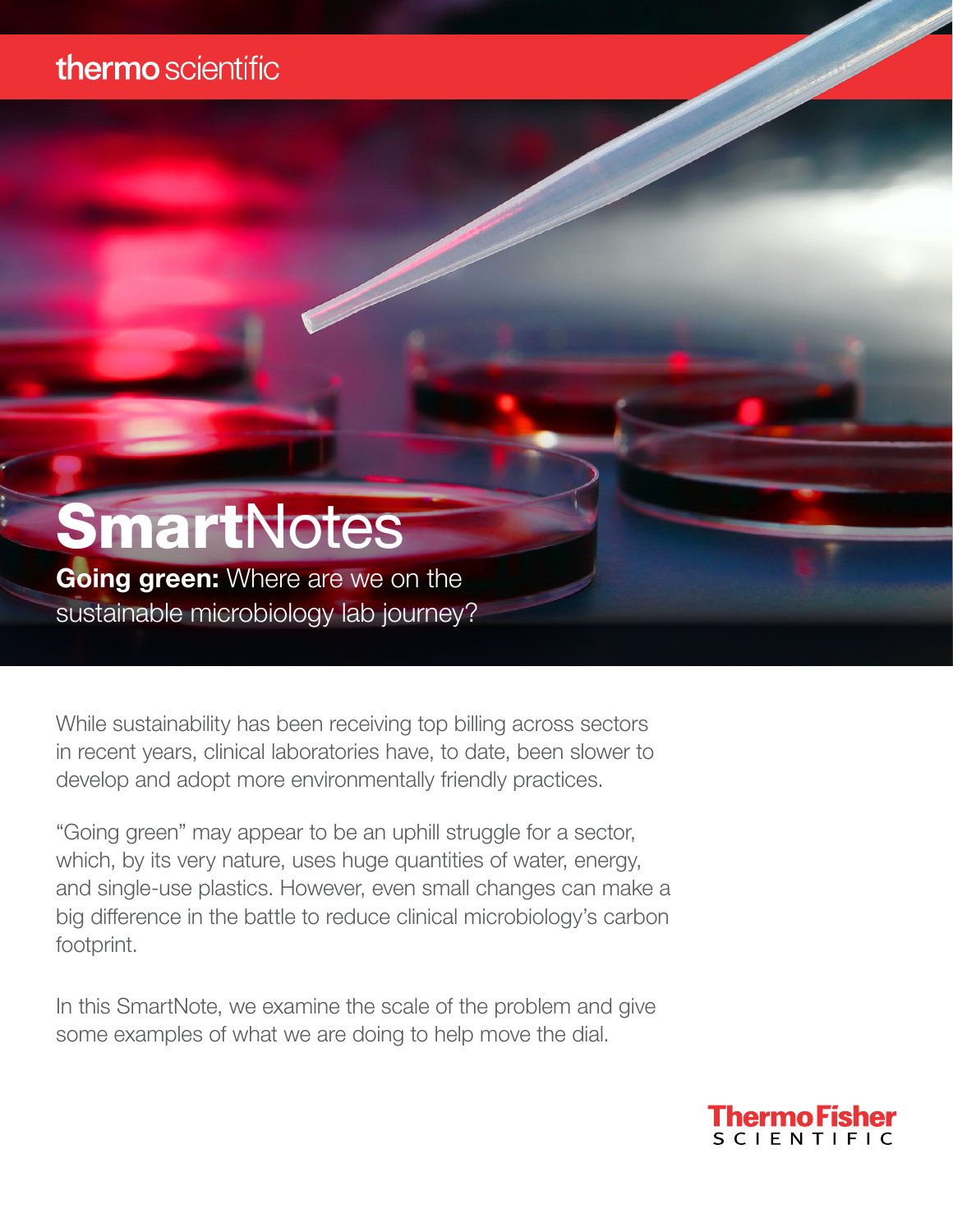#### Inherent waste

Clinical laboratories use ten [times more energy and more](https://www.aacc.org/cln/articles/2019/march/clinical-labs-making-the-switch-to-green)  [than four times more water than offices, while generating](https://www.aacc.org/cln/articles/2019/march/clinical-labs-making-the-switch-to-green)  [billions of pounds of waste every year.](https://www.aacc.org/cln/articles/2019/march/clinical-labs-making-the-switch-to-green)

It is not hard to see how. Just one -80°C freezer can consume as [much energy as a whole house over the](https://www.ascb.org/careers/practical-tips-make-lab-sustainable/)  [course of a day](https://www.ascb.org/careers/practical-tips-make-lab-sustainable/) and a fume hood burns energy equivalent to 1,733 gallons of petrol every year.

At the same time the high throughput of samples, the need for the highest levels of sterility, and the barriers to recycling hazardous wastes drives the use of single-use plastics on an industrial scale.

Thousands of plastic petri dishes, bottles and vials, pipettes and pipette tips pass through a typical facility - from supplier to landfill - every week. According to one study, biomedical and agricultural laboratories are responsible for a [staggering 5.5million metric tons](https://www.nature.com/articles/528479c) of plastic waste each year. That equates to the weight of 67 cruise liners, or 83% of all the plastic recycled worldwide in 2012.





#### Green revolution

In recent years, the Green Lab movement has been gaining momentum and in 2018, the Lab Innovations trade show focused on sustainability, demonstrating the appetite for change.

Worldwide, laboratories are focusing their efforts on finding ways to become more sustainable, from switching to more energy-efficient equipment to re-using plastic bottles when possible.

According to [My Green Lab](https://www.mygreenlab.org/), which provides a sustainability certification programme, there are lots of simple things facilities can do to boost their sustainability credentials:

- Use glass pipettes instead of single-use plastic pipettes
- Use glass flasks instead of plastic falcons
- Use bagged falcons instead of polystyrene racked falcons
- Re-use plastic bottles where possible
- Seek out more environmentally friendly products, e.g. no cold chain, less packaging, recyclable or reusable consumables, etc.
- To reduce the impact of cold storage, raise temperatures where possible, choose more energy-efficient equipment when replacing, and maximize freezer space by better inventory management
- Implement energy management strategies, such as turning off equipment when it's not in use
- Take a green chemistry approach by questioning protocols and always using the safest and most sustainable products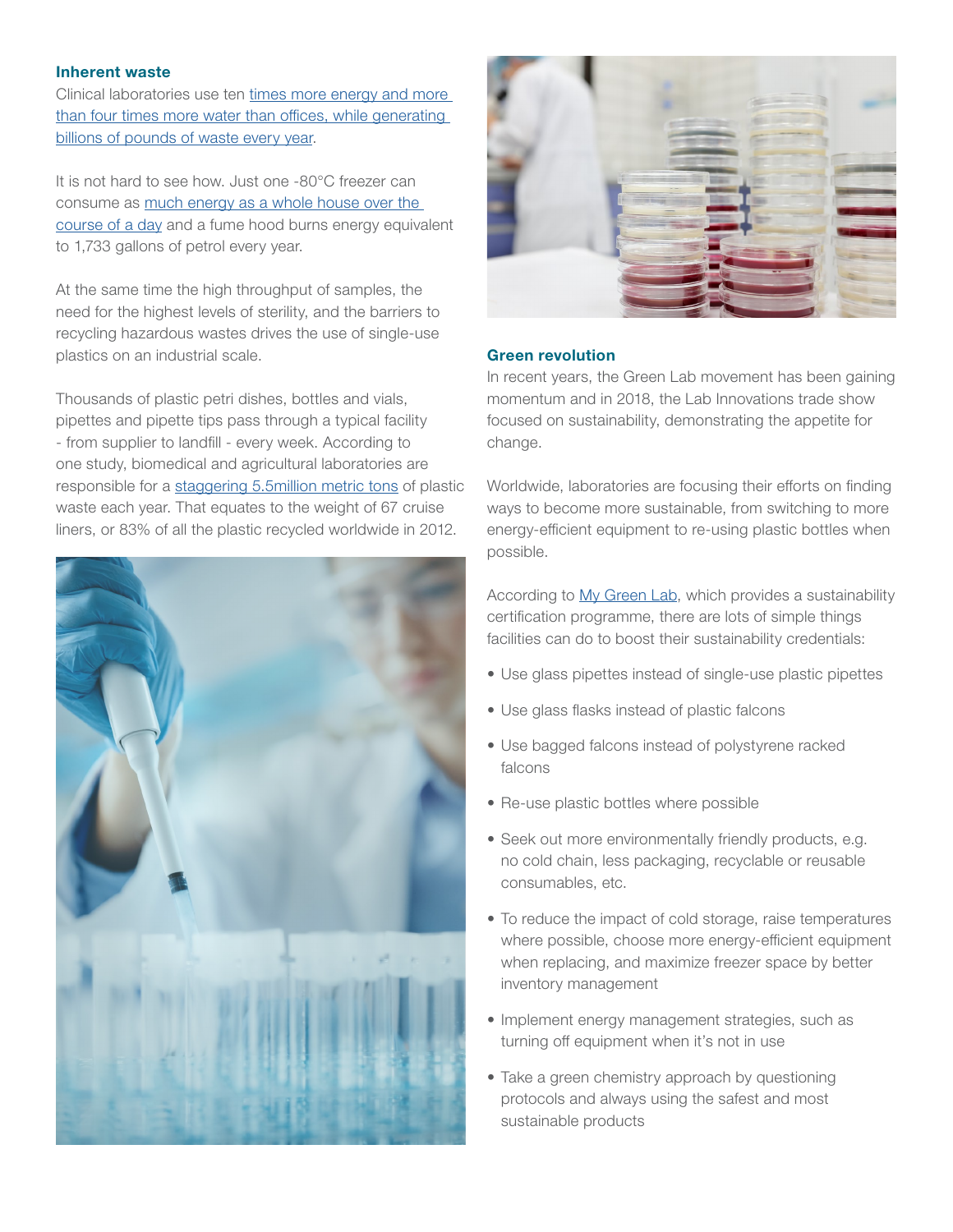#### Delivering solutions

At Thermo Fisher Scientific, we have been working with our microbiology partners to achieve our shared sustainability goals. Reducing waste, we have found, is consistently a top priority.

Laboratory Mönchengladbach Medical Care Center, in Mönchengladbach, Germany, for example, told us that the steady stream of incoming media and laboratory supplies needed to perform its high volume of clinical-chemical and haematology tests had become a "major issue".

"We do pretty much all microbiological examinations that can be offered, including an S3 laboratory. Currently we have about 2,500 to 3,000 samples per day in microbiology.

Individually wrapped and delivered carton boxes of 100x10 media plates, for instance, would last maybe half a day – so it was quite obvious that we had a huge waste issue."

Cornelia Quandt, the laboratory's Quality Manager





Thermo Fisher Scientific's Tailored Delivery Solution (TDS), however, takes media deliveries out of cardboard boxes. Instead, we package them on scannable crates or trolleys that are delivered directly to our customers' storerooms.

"Each cage has the barcodes from all batches within it taped to the outside. We can scan the stock directly into our logistics system and check the incoming goods very easily. I can see from one look how much I have of what kind of products.

Not only has TDS slashed the laboratory's cardboard waste, but it also saved around 30 man-hours per week<sup>2</sup>.

To unpack the quantities that are currently coming in with the cages, we would need to have at least two people – incoming goods checking, unpacking, storing in fridges, then distribution to the floor.

TDS is easier and faster. Not only with the unpacking, but also booking into our merchandise management system, as well as processing the waste."

Cornelia Quandt